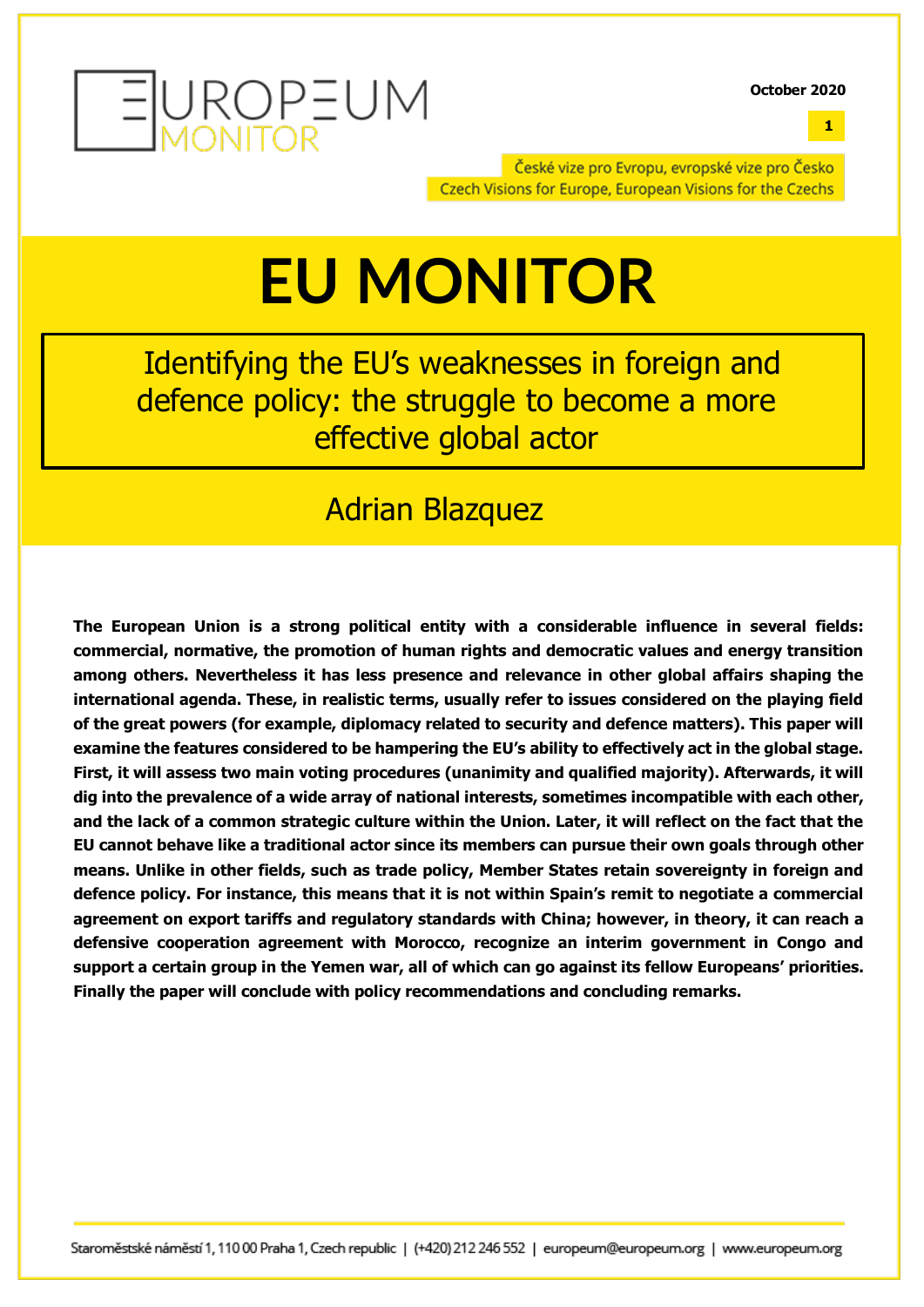**2**



České vize pro Evropu, evropské vize pro Česko Czech Visions for Europe, European Visions for the Czechs

#### Unanimity versus Qualified Majority Voting: the limits of the voting system

When analysing the influence of the European Union in world politics, some voices argue that the EU often fails to position itself as a relevant and credible player on the international system. This lack of effectiveness in foreign policy stems from two main factors: conflicting national interests and strategic assessments, and the unanimity rule required in Common Foreign and Security Policy (CFSP) decisions. The first one is a mantra that reaches its maximum expression with the assumption that Southern countries are concerned about Africa and the Middle East while Eastern countries' main focus is Russia. Unanimity is a principle that governs decision-making processes in CFSP. At this point, it is worth noting that there are two main legislative procedures: the community and the intergovernmental method. Many areas of external action follow the community method, by which the legislation is proposed by the Commission and approved by the Council of the EU and the Parliament. In these cases, encompassing fields such as humanitarian aid, the European Neighbourhood Policy or internal policies that have an external dimension (e.g. trade, energy and migration and refugee polices), approval is made by Qualified Majority Voting (QMV). This means that 55% of the Member States representing at least 65% of the EU population must vote in favour in order to adopt a proposal.  $1$  The intergovernmental method, instead, applies to the CFSP decision-making process (common guidelines, positions and statements, sanctions and CSDP operations). All resolutions, with few exceptions, have to be taken unanimously by

Member States. That is to say, should a country disagree with the proposal, it can use its veto power to avoid adopting any compromise.

February 4<sup>th</sup> 2019 constitutes a case in point of how intricate this process can be. A joint statement between the EU and the Arab League was blocked by Hungary over migration issues.<sup>2</sup> An individual Member State also prevented the EU to launch another joint statement. This time, Italy, with the coalition government deeply divided, blocked the Union in the recognition of Juan Guaidó as interim president of Venezuela.<sup>3</sup> This led to a separate group of states that supported the opposition leader. On top of that, there were no response on the then imminent collapse of the INF treaty,<sup>4</sup> which is of critical importance for European defence. These are but a few examples. The EU's inability to respond quickly and decisively to international developments is a regular occurrence.

The unanimity rule has generated criticism, however. In a club of 27 members, reaching consensus can be a hard task. Given internal divisions, decisions are often made late or not taken, which undermines EU's capacity to become a reliable foreign policy actor. Against this backdrop, some parties have proposed moving from unanimity to QMV, through which 80% of Community legislation is adopted, in CFSP. In late 2018, the Commission called upon the Member States to broaden the scope of QMV in relation to positions on human rights, apply effective sanctions and decisions on civilian CFSP missions.<sup>5</sup> Following this proposal, France and Germany have shown themselves in favour of exploring this path. <sup>6</sup> Adopting this procedure would speed up the decision-making, thus increasing the Union's adaptive abilities to rapidly changing scenarios. Besides, eliminating

[https://www.consilium.europa.eu/en/council-eu/voting](https://www.consilium.europa.eu/en/council-eu/voting-system/qualified-majority/)[system/qualified-majority/](https://www.consilium.europa.eu/en/council-eu/voting-system/qualified-majority/)

 $3$  Divided Italy blocks EU statement on recognizing Venezuela's Guaido. Reuters [https://www.reuters.com/article/us](https://www.reuters.com/article/us-venezuela-politics-italy/divided-italy-blocks-eu-statement-on-recognizing-venezuelas-guaido-idUSKCN1PT15G)[venezuela-politics-italy/divided-italy-blocks-eu-statement-on](https://www.reuters.com/article/us-venezuela-politics-italy/divided-italy-blocks-eu-statement-on-recognizing-venezuelas-guaido-idUSKCN1PT15G)[recognizing-venezuelas-guaido-idUSKCN1PT15G](https://www.reuters.com/article/us-venezuela-politics-italy/divided-italy-blocks-eu-statement-on-recognizing-venezuelas-guaido-idUSKCN1PT15G)

<sup>&</sup>lt;sup>1</sup> Qualified majority. Consilium

<sup>2</sup> Hungary causes diplomatic spat over EU's migration stance. Euractiv [https://www.euractiv.com/section/justice-home](https://www.euractiv.com/section/justice-home-affairs/news/hungary-causes-diplomatic-spat-over-eus-migration-stance/)[affairs/news/hungary-causes-diplomatic-spat-over-eus-migration](https://www.euractiv.com/section/justice-home-affairs/news/hungary-causes-diplomatic-spat-over-eus-migration-stance/)[stance/](https://www.euractiv.com/section/justice-home-affairs/news/hungary-causes-diplomatic-spat-over-eus-migration-stance/)

<sup>4</sup> The Intermediate-Range Nuclear Forces Treaty, signed between the U.S. and the Soviet Union in 1987, eliminated nuclear and conventional ground launched ballistic and cruise missiles of intermediate and short range.

 $5$  State of the Union 2018: Making the EU a stronger global actor. European Commission

[https://ec.europa.eu/commission/presscorner/detail/en/IP\\_18\\_56](https://ec.europa.eu/commission/presscorner/detail/en/IP_18_5683) [83](https://ec.europa.eu/commission/presscorner/detail/en/IP_18_5683)

<sup>6</sup> Meseberg Declaration. Ministère de l'Europe et des affaires étrangères [https://www.diplomatie.gouv.fr/en/country](https://www.diplomatie.gouv.fr/en/country-files/germany/events/article/europe-franco-german-declaration-19-06-18)[files/germany/events/article/europe-franco-german-declaration-](https://www.diplomatie.gouv.fr/en/country-files/germany/events/article/europe-franco-german-declaration-19-06-18)[19-06-18](https://www.diplomatie.gouv.fr/en/country-files/germany/events/article/europe-franco-german-declaration-19-06-18)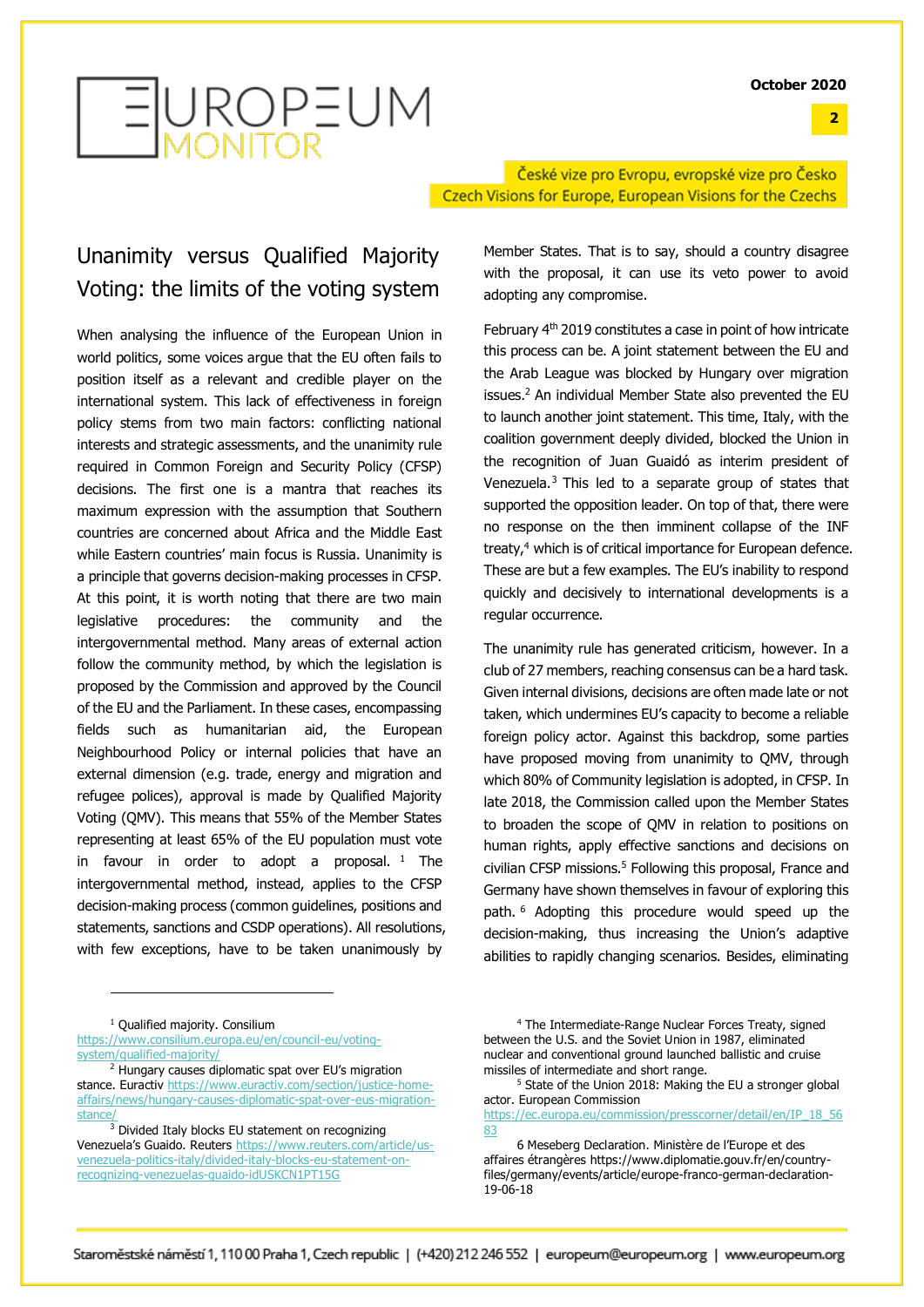**3**

# EUROPEUM

České vize pro Evropu, evropské vize pro Česko Czech Visions for Europe, European Visions for the Czechs

veto powers would avoid scenarios where a reticent country hampers a common policy and, in addition, narrow down third countries leverage to thwart the Union's foreign policy by putting pressure on EU countries.<sup>7</sup> It would encourage Member States to intensify negotiations and forge a common position rather than being outvoted. Nonetheless, it is unclear to what extent this initiative would sort out the weaknesses previously mentioned. Leonard Schuette claims that, insofar divergences in national interests and assessments on international developments will remain, QMV will "incentivise unity where the differences are small".<sup>8</sup> Thus, as long as these two sources of internal division persist, qualified majority voting will have a limited impact on the Union's foreign policy. Besides, despite the fact that in most cases qualified majority would be sufficient, roughly 80% of decisions in the Council are taken unanimously; although this should not be understood as a non-use of qualified majority during negotiations rather than its employ as a driving force in the legislative process.<sup>9</sup> Sanctions are one of the most relevant foreign policy tools. Schuette argues that implementing qualified majority would result in an increase in its effectiveness and lead to a stronger sanctions regime. Moreover, given the rise of Eurosceptic parties and the likelihood of China's and Russia's pursuit of divide-and-rule tactics will intensify, the need for QMV in this matter will be high as well.<sup>10</sup>

Common Security and Defence Policy (CSDP) is another of the most important frameworks in the European Union's external action. It endows the Union with the means to undertake civilian and military missions outside its boundaries and, hence, with the possibility of becoming a better security provider and a more credible actor. It is, however, unlikely that CSDP will move outside the scope of unanimity; some recently interviewed ambassadors to the Political and Security Committee admitted "a real reluctance to go down the route of QMV in CSDP and external relations" and a general concern about the disengagement from agreed positions of States that have not voted for a proposal.<sup>11</sup> It is hard to believe that countries that do not agree with deployed missions will send their nationals and put their lives at risk. Furthermore, diverging interests and points of view have led to narrowed mandates in terms of tasks, duration and area of operations. That being said, the issue here is not to choose between unanimity and qualified majority voting. Notwithstanding a unanimous decision is mandatory to launch a CSDP mission, Member States can opt to not engage with the operation. Only those willing, who participate actively, contribute by sending personnel and, through the Athena mechanism,  $12$  by bearing the largest share of the mission costs. The key problem is that although initiatives are often proposed and promoted by an individual or a group of countries (the High Representative shares also this competence), underfunding and shortage of assets are a chronic occurrence.

### The EU is struggling to fulfil its international defence and security commitments

A case in point is the current mission in Bosnia and Herzegovina, EUFOR Althea.<sup>13</sup> The operation, established in

<sup>12</sup> Athena mechanism. Consilium <https://www.consilium.europa.eu/en/policies/athena/> <sup>13</sup> EUFOR Althea. EEAS

 $<sup>7</sup>$  The veto power makes the EU vulnerable to rival</sup> countries, which can exploit their influence on an EU country to sabotage the Union. "Russia has sought to sow division within the EU and undermine collective action by cultivating Trojan horse governments within the Union. It has sought to identify states, typically at the periphery of Europe and disgruntled for some reason with the European project or beholden to Russian interests, to represent the views of Russia within the EU". For a deeper in-sight: Trojan horses in EU foreign policy. Mitchell Orenstein and Daniel Kelemen. Journal of Common Market Studies, vol. 55. 2016

<sup>&</sup>lt;sup>8</sup> Should the EU make foreign policy decision by majority voting? Leonard Schuette. Centre for European Reform [https://www.cer.eu/publications/archive/policy-brief/2019/should](https://www.cer.eu/publications/archive/policy-brief/2019/should-eu-make-foreign-policy-decisions-majority-voting#section-6)[eu-make-foreign-policy-decisions-majority-voting#section-6](https://www.cer.eu/publications/archive/policy-brief/2019/should-eu-make-foreign-policy-decisions-majority-voting#section-6)

<sup>&</sup>lt;sup>9</sup> The Silence of Ministers: Consensus and Blame Avoidance in the Council of the European Union. Stéphanie Novak. Journal of Common Market Studies, vol. 51. 2013

<sup>&</sup>lt;sup>10</sup> Should the EU make foreign policy decision by majority voting? Leonard Schuette. Centre for European Reform

<sup>&</sup>lt;sup>11</sup> The Father, the Son and the Holy Ghost: a Grounded Theory approach to the comparative study of decision-making in the NAC and PSC. Simon J. Smith, Nikola Tomic and Carmen Gebhard. European Security, vol. 26. 2017

<http://www.euforbih.org/eufor/index.php>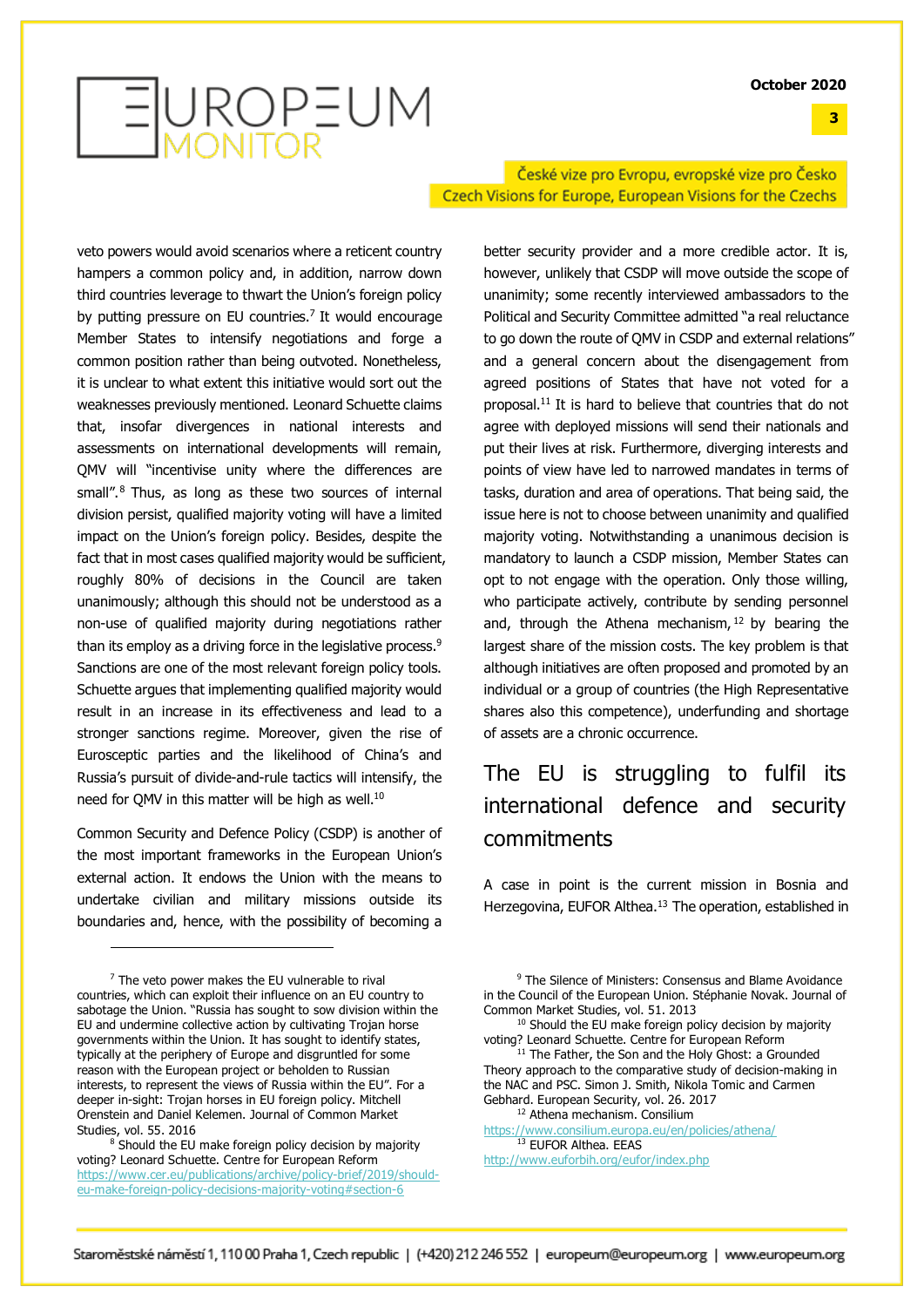**4**



České vize pro Evropu, evropské vize pro Česko Czech Visions for Europe, European Visions for the Czechs

2004, is responsible for the military implementation of the Dayton Peace Agreement<sup>14</sup> and relies heavily on UK assets, to such an extent that an eventual departure of the British personnel (as a consequence of a no-deal Brexit) may leave the mission obsolete. In spite of being a relatively small force, with currently 600 personnel deployed while in its peak counted with 7.000 troops and being in the EU's backyard, it remains unclear to what extent the Member States will be able and eager to fill the gaps left if the UK finally withdraws its assets.  $15$  EUFOR RCA, the military operation in Central African Republic deployed in 2014,<sup>16</sup> is another illustrative example of the EU's problems in pooling support and resources when it comes the time to act. When the security environment significantly worsened in the country after an escalation of conflicts, the Council approved a mission aimed at establishing and contributing "to a secure environment".<sup>17</sup> Even though EUFOR RCA was established on 10<sup>th</sup> February and that its launch was set to take place on  $17<sup>th</sup>$  March, the force generation process was a succession of fruitless meetings and calls urging to meet the commitments, which ultimately delayed the schedule. The first conference took place on  $13<sup>th</sup>$  February, where the first contribution offers were made, and was followed by three other meetings, during which the European leaders were incapable to provide the assets required to start the mission.<sup>18</sup> One day after the last gathering, on  $14<sup>th</sup>$  March, the French Minister of Foreign Affairs issued a statement encouraging its fellow Europeans to meet their commitments and responsibilities, but it had no effect. It

<sup>14</sup> Dayton Peace Agreement. Organization for Security and Co-operation in Europ[e https://www.osce.org/bih/126173](https://www.osce.org/bih/126173)

<sup>15</sup> How militarily willing and able is the EU? Operation Althea struggles in Bosnia and Herzegovina. Alice Billon-Galland and Nicholas Williams. European Leadership Network

[https://www.europeanleadershipnetwork.org/wp](https://www.europeanleadershipnetwork.org/wp-content/uploads/2019/07/ELN-How-military-willing-and-able-is-the-EU-Operation-Althea-Billon-Galland-Williams.pdf)[content/uploads/2019/07/ELN-How-military-willing-and-able-is](https://www.europeanleadershipnetwork.org/wp-content/uploads/2019/07/ELN-How-military-willing-and-able-is-the-EU-Operation-Althea-Billon-Galland-Williams.pdf)[the-EU-Operation-Althea-Billon-Galland-Williams.pdf](https://www.europeanleadershipnetwork.org/wp-content/uploads/2019/07/ELN-How-military-willing-and-able-is-the-EU-Operation-Althea-Billon-Galland-Williams.pdf)

<sup>16</sup> EUFOR RCA. EEAS

[https://eeas.europa.eu/archives/csdp/missions-and](https://eeas.europa.eu/archives/csdp/missions-and-operations/eufor-rca/index_en.htm)[operations/eufor-rca/index\\_en.htm](https://eeas.europa.eu/archives/csdp/missions-and-operations/eufor-rca/index_en.htm)

took two more negotiation rounds under French leadership to make substantial breakthroughs and launch the operation. The European leaders were appealed on several occasions by the High Representative, the French President and, even, the UN Secretary-General, who repeatedly reminded them their pledge and that the EU's credibility was at stake. Notwithstanding EUFOR RCA was launched on the 1<sup>st</sup> of April, due to the lack of resources, it did not reach initial operating capability (IOC) until  $30<sup>th</sup>$  April and full operating capability (FOC) until 15<sup>th</sup> June.<sup>19</sup> Member States' reluctance caused several deployment delays and, as a consequence, gave time for the conflict to escalate and the security environment to worsen, which was EUFOR's main duty to address. Finally, the lack of political will could be overcome due to France's leading role and its several attempts to get greater contributions from the Member States.<sup>20</sup> The information report addressed to the French National Assembly in July 2014 by the National Defence and Armed Forces Commission shows a revealing impression of the situation. It outlined that the run-up to EUFOR RCA highlighted the reluctance of the EU countries to take part in the force generating process and that the mission's architecture presented gaps while it was underway. It concluded that this experience did not allowed them to assert that "the European Union has lived up to its international responsibilities".<sup>21</sup>

Another telling situation happened in 2007 and 2008 with EUFOR Tchad/RCA. <sup>22</sup> When the Council authorised it in October 2007, five months after the French proposal, the

 $21$  Ibidem

 $17$  Ibidem

 $18$  Improving the Effectiveness of Capabilities (IEC) in EU conflict prevention. 3.5 Study Report of DR Congo, South Sudan, Libya and Central African Republic. IECEU [https://www.ieceu](https://www.ieceu-project.com/wp-content/uploads/2017/12/D3.5_Study_Report_of_DR_Congo_South_Sudan_CAR_and_Libya_v5.0.pdf)[project.com/wp-](https://www.ieceu-project.com/wp-content/uploads/2017/12/D3.5_Study_Report_of_DR_Congo_South_Sudan_CAR_and_Libya_v5.0.pdf)

[content/uploads/2017/12/D3.5\\_Study\\_Report\\_of\\_DR\\_Congo\\_Sout](https://www.ieceu-project.com/wp-content/uploads/2017/12/D3.5_Study_Report_of_DR_Congo_South_Sudan_CAR_and_Libya_v5.0.pdf) [h\\_Sudan\\_CAR\\_and\\_Libya\\_v5.0.pdf](https://www.ieceu-project.com/wp-content/uploads/2017/12/D3.5_Study_Report_of_DR_Congo_South_Sudan_CAR_and_Libya_v5.0.pdf)

<sup>&</sup>lt;sup>19</sup> For a more detailed description of this cumbersome process, consult: Improving the Effectiveness of Capabilities (IEC) in EU conflict prevention…

<sup>&</sup>lt;sup>20</sup> From the outset Paris offered the largest amount of military and other strategic assets. Nonetheless, it had to increase its contribution in order to meet operational requirements. It ended up providing 42% (326) of total military personnel (770). Rapport d'information déposé en application de l'article 145 du Règlement par la Commission de la Défense Nationale et des Forces Armées en conclusion des travaux d'une mission d'information sur l'évolution du dispositif militaire français en Afrique et sur le suivi des opérations en cours. Assemblée Nationale [http://www.assemblee-nationale.fr/14/rap](http://www.assemblee-nationale.fr/14/rap-info/i2114.asp)[info/i2114.asp](http://www.assemblee-nationale.fr/14/rap-info/i2114.asp)

<sup>22</sup> EUFOR Tchad/RCA. EEAS

[http://www.eeas.europa.eu/archives/csdp/missions-and](http://www.eeas.europa.eu/archives/csdp/missions-and-operations/eufor-tchad-rca/index_en.htm)[operations/eufor-tchad-rca/index\\_en.htm](http://www.eeas.europa.eu/archives/csdp/missions-and-operations/eufor-tchad-rca/index_en.htm)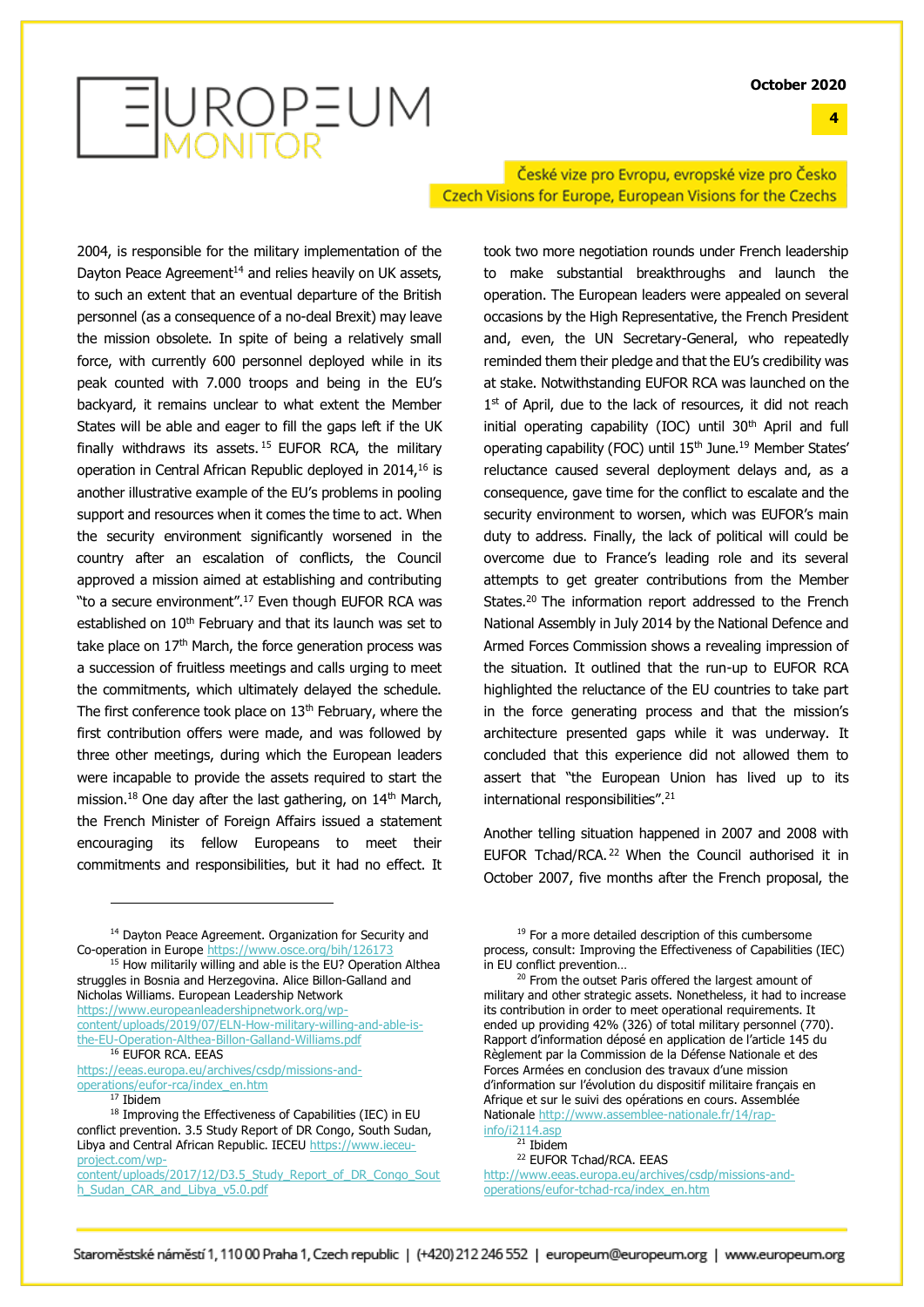**5**



České vize pro Evropu, evropské vize pro Česko Czech Visions for Europe, European Visions for the Czechs

force generating process was quite lengthy due to much hesitation and reluctances from the Member States.<sup>23</sup> Chief problem was that European countries did not earmark the required troops and equipment to meet the needs of the mission. This negotiation process lasted more than three months and caused several launch delays. Finally, after the Élysée increased its involvement, EUFOR Tchad/RCA started on 28th January 2008. The force amounted to 3.700 soldiers, of which 55% were French, and rallied 23 Member States and 3 third countries. The operation, however, experienced several shortfalls and did not reach IOC until March and FOC until September. In fact, persisting deficiencies "translated into reduced effectiveness on the ground and increased operational risk".<sup>24</sup>

#### In search of a common strategic culture

Given the modest size and scope of current CSDP missions today, it is hard to believe that the European countries would be willing to launch a campaign of the calibre of EUFOR Tchad/RCA. All the reviewed issues reflect the EU's failure to act more decisively on the international stage. It is true that European armies have limited operational capability and are overstretched insofar they have to satisfy claims from several organizations (e.g. NATO, UN and OSCE) to collaborate in dozens of missions. Actually, the situation of four of the largest EU armies is telling to give a holistic picture. France have deployed more than 30.000 soldiers in operations all over the globe, <sup>25</sup> whilst Italy has stationed more than 7.000 troops<sup>26</sup> and Germany and Spain have contributed around 4.000<sup>27</sup> and 3.000<sup>28</sup> military

<sup>23</sup> For a more detailed explanation on the mission's background, see chapter: "The quest for European military capabilities" by Bjoern Seibert, in "European defence capabilities: no adaptability without co-operation". RUSI

https://rusi.org/sites/default/files/201003\_op\_european\_defence [capabilities.pdf](https://rusi.org/sites/default/files/201003_op_european_defence_capabilities.pdf)

 $24$  Ibidem

<sup>25</sup> Carte des opérations et missions militaires. Ministère des Armées

[https://www.defense.gouv.fr/operations/rubriques\\_complementair](https://www.defense.gouv.fr/operations/rubriques_complementaires/carte-des-operations-et-missions-militaires) [es/carte-des-operations-et-missions-militaires](https://www.defense.gouv.fr/operations/rubriques_complementaires/carte-des-operations-et-missions-militaires)

<sup>26</sup> Operazioni Military. Ministero della Difesa

[https://www.difesa.it/OperazioniMilitari/Pagine/OperazioniMilitari.](https://www.difesa.it/OperazioniMilitari/Pagine/OperazioniMilitari.aspx) [aspx](https://www.difesa.it/OperazioniMilitari/Pagine/OperazioniMilitari.aspx)

personnel respectively to a wide range of international missions. But this is not a satisfactory explanation of the troubles encountered in force generating for CSDP missions. It should be noted that EUFOR Tchad/RCA struggled to put together few more than 10 helicopters even when it was emphasized from the outset that the operation had serious airlift deficiencies.<sup>29</sup> Therefore, there are further reasons that explain these struggles.

The current mechanism for financing operations has been identified as a considerable disincentive for Member States to engage in these initiatives. As outlined before, participating countries are those who bear the bulk of operational costs. According to the report addressed to the French National Assembly previously mentioned, the estimated cost of the French participation in EUFOR RCA was "50 million euros in a full year".<sup>30</sup> This, the financial burden of an individual Member State, is more than a third of the total common costs of a much larger operation such as EUFOR Tchad/RCA (3.700 soldiers, when fully deployed, to 770), which amounted to 140 million euros (from an estimated overall cost of between 800 million and 1 billion). 31 In order to address this issue, the High Representative proposed the European Peace Facility (EPF).<sup>32</sup> This fund (with an allegedly budget of 5 billion euros according to the European Council agreement of 21<sup>st</sup> July 2020) will replace the Athena mechanism and broaden the scope of the financing of the common costs of CSDP missions, among other things. This instrument can definitely encourage Europeans leaders to engage in proposed missions, but it could also hinder the decision-making process. So far, the lack of financial commitments has made

<sup>27</sup> Aktuelle einsätze der Bundeswehr. Bundeswehr <https://www.bundeswehr.de/de/einsaetze-bundeswehr>

28 Misiones en el exterior. Ministerio de Defensa [https://www.defensa.gob.es/misiones/en\\_exterior/#](https://www.defensa.gob.es/misiones/en_exterior/)

<sup>29</sup> The quest for European military capabilities. Bioern Seibert

<sup>30</sup> Rapport d'information déposé...

<sup>31</sup> The quest for European military capabilities. Bjoern Seibert

<sup>32</sup> European Peace Facility: an EU off-budget fund to build peace and strengthen international security. EEAS

[https://eeas.europa.eu/headquarters/headquarters](https://eeas.europa.eu/headquarters/headquarters-homepage/46285/european-peace-facility-eu-budget-fund-build-peace-and-strengthen-international-security_en)[homepage/46285/european-peace-facility-eu-budget-fund-build](https://eeas.europa.eu/headquarters/headquarters-homepage/46285/european-peace-facility-eu-budget-fund-build-peace-and-strengthen-international-security_en)[peace-and-strengthen-international-security\\_en](https://eeas.europa.eu/headquarters/headquarters-homepage/46285/european-peace-facility-eu-budget-fund-build-peace-and-strengthen-international-security_en)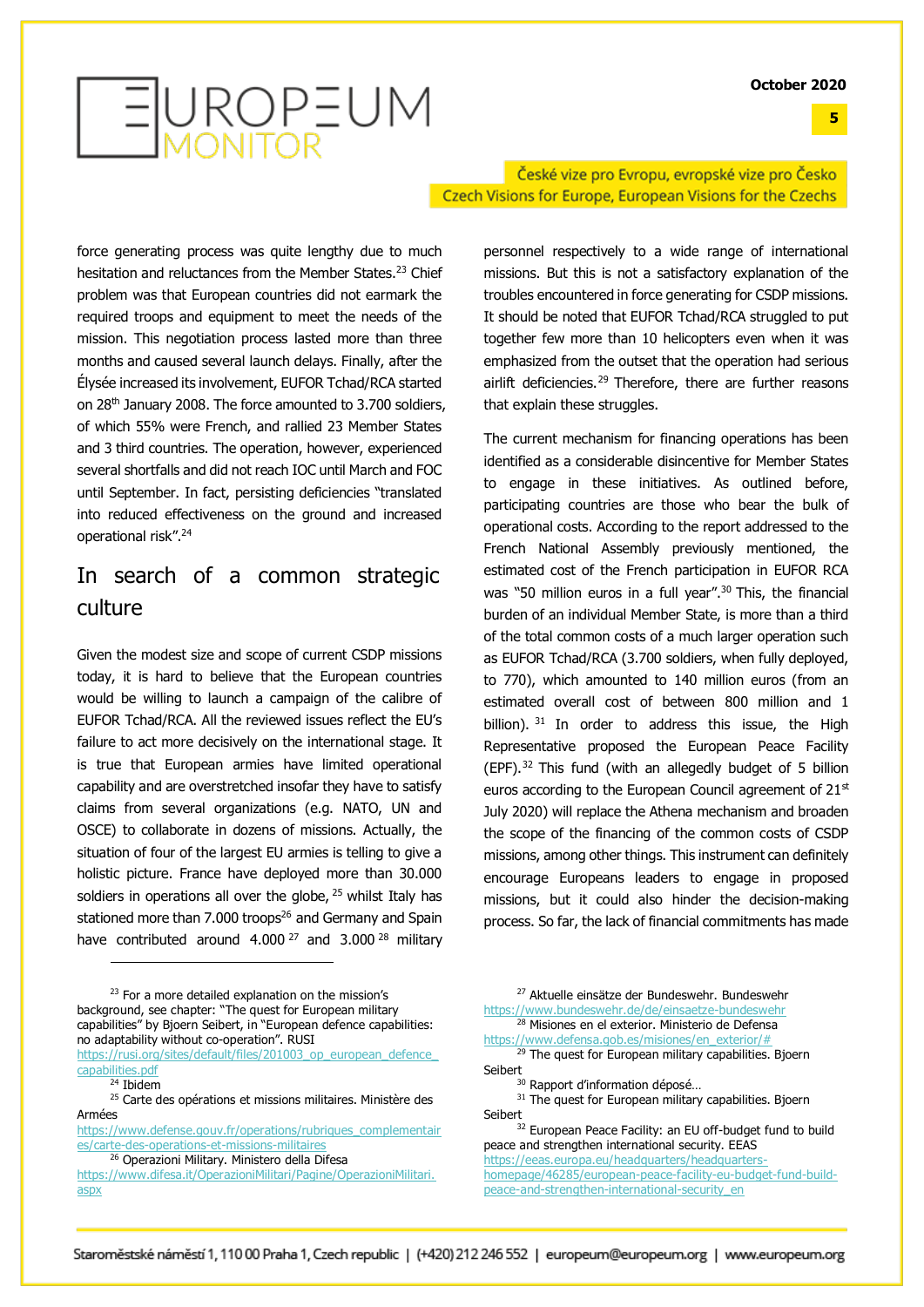**6**



České vize pro Evropu, evropské vize pro Česko Czech Visions for Europe, European Visions for the Czechs

unanimity relatively easy to achieve. Nonetheless, a large common fund may lead to more and deeper national interests involved and competing priorities on where and how spend economic resources.

Yet, there is one factor that, qualified majority voting and innovative mechanisms notwithstanding, will hamper the EU's performance on the international stage: the lack of a common strategic culture, understood as "comprising the socially transmitted, identity-derived norms, ideas, and patterns of behaviour that are shared among a broad majority of actors and social groups within a given security community, which help to shape a ranked set of options for a community's pursuit of security and defence goals".<sup>33</sup> However, such a security community is a largely heterogeneous group when it comes to the EU. While foreign and security policy in the European Union remain an "area of intergovernmental bargaining" instead of one under the control of the supranational model, the forging of an EU strategic culture will be difficult to achieve.<sup>34</sup> The state of play is more that of 27 differentiated strategic cultures with diverging approaches.<sup>35</sup> This ties in with what has been said about unanimity and the decision-making process. The possibility of reaching consensus and agreements depends, to a large extent, on the ability of the Member States to overcome national preferences to the benefit of partner countries.

It cannot be assumed that economic reasons and capability shortfalls are what stand between the countries and a greater involvement in missions abroad, these are only a

small part of the picture. Rather are the more than 4.500 km that separate Bangui, in Central African Republic, from Budapest, with the consequent lack of interest. From many European capitals' point of view, conflicts that erupt at such distances are not regarded as a threat nor do they endanger their national interests. Likewise, Russia does not pose the same menace to the Baltic countries or Poland as to Germany. While a large part these countries' foreign policy efforts are devoted to fight against Russian influence and counter a possible military attack, Germany see it through different lenses (take for instance its continuous defence of Nord Stream 2). Therefore, differing threat perceptions and national interests can be identified as weak points in the EU's foreign and security policy-making. At this point, the Strategic Compass should be noted, a new EU's initiative designed to guide the implementation of the EU Global Strategy. Agreed on 16<sup>th</sup> June 2020 by the EU Defence Ministers, it will be developed over two years and finished under the French presidency of the Council, linking it with the German presidency.<sup>36</sup> Its first phase will consist of a threat analysis led by the High Representative (HR) and the European External Action Service (EEAS) in close cooperation with the Member States. <sup>37</sup> This six month process will provide a broad scope of all the threats perceived across the Union and will present a valuable background, which can foster discussions and a better "understanding of where shared priorities truly lie and of each other's red lines".<sup>38</sup>

Shared threat assessments are deemed paramount for consensus-building among partners in a political and

<sup>33</sup> Convergence towards a European strategic culture? A constructivist framework for explaining changing norms. Christoph O. Meyer. European Journal of International Relations, vol. 11(4). 2005

<sup>34</sup> Characterizing the European Union's Strategic Culture: An Analytical Framework. Alessia Biava, Margriet Drent and Graeme P. Herd. Journal of Common Market Studies, vol. 49(6). 2011

<sup>&</sup>lt;sup>35</sup> In fact, Howorth argues that there are seven types of divergences when it comes to the varied EU national security cultures: allies/neutrals, Atlanticists/Europeanists, power projection/territorial defence, military/civilian instruments, nuclear/non-nuclear, large/small states and weapons systems providers/consumers. The CESDP and the forging of a European security culture. Jolyon Howorth. Politique Européenne, vol. 8. 2002

<sup>&</sup>lt;sup>36</sup> Council Conclusions on Security and Defence. Council of the European Union

<https://www.consilium.europa.eu/media/44521/st08910-en20.pdf> <sup>37</sup> For further details on how countries perceive, describe

and rank threats, take a look at: Uncharted territory? Towards a common threat analysis and a Strategic Compass for EU security and defence. Daniel Fiott. EUISS

[https://www.iss.europa.eu/sites/default/files/EUISSFiles/Brief%20](https://www.iss.europa.eu/sites/default/files/EUISSFiles/Brief%2016%20Strategic%20Compass_0.pdf) [16%20Strategic%20Compass\\_0.pdf](https://www.iss.europa.eu/sites/default/files/EUISSFiles/Brief%2016%20Strategic%20Compass_0.pdf)

<sup>&</sup>lt;sup>38</sup> For a better insight of its risks and opportunities, see: The EU's strategic compass for security and defence: just another paper? Nicole Koening. Jacques Delors Centre [https://hertieschool-](https://hertieschool-f4e6.kxcdn.com/fileadmin/2_Research/1_About_our_research/2_Research_centres/6_Jacques_Delors_Centre/Publications/20200710_Strategic_Compass_Koenig.pdf)

[f4e6.kxcdn.com/fileadmin/2\\_Research/1\\_About\\_our\\_research/2\\_R](https://hertieschool-f4e6.kxcdn.com/fileadmin/2_Research/1_About_our_research/2_Research_centres/6_Jacques_Delors_Centre/Publications/20200710_Strategic_Compass_Koenig.pdf) [esearch\\_centres/6\\_Jacques\\_Delors\\_Centre/Publications/20200710](https://hertieschool-f4e6.kxcdn.com/fileadmin/2_Research/1_About_our_research/2_Research_centres/6_Jacques_Delors_Centre/Publications/20200710_Strategic_Compass_Koenig.pdf) Strategic Compass Koenig.pdf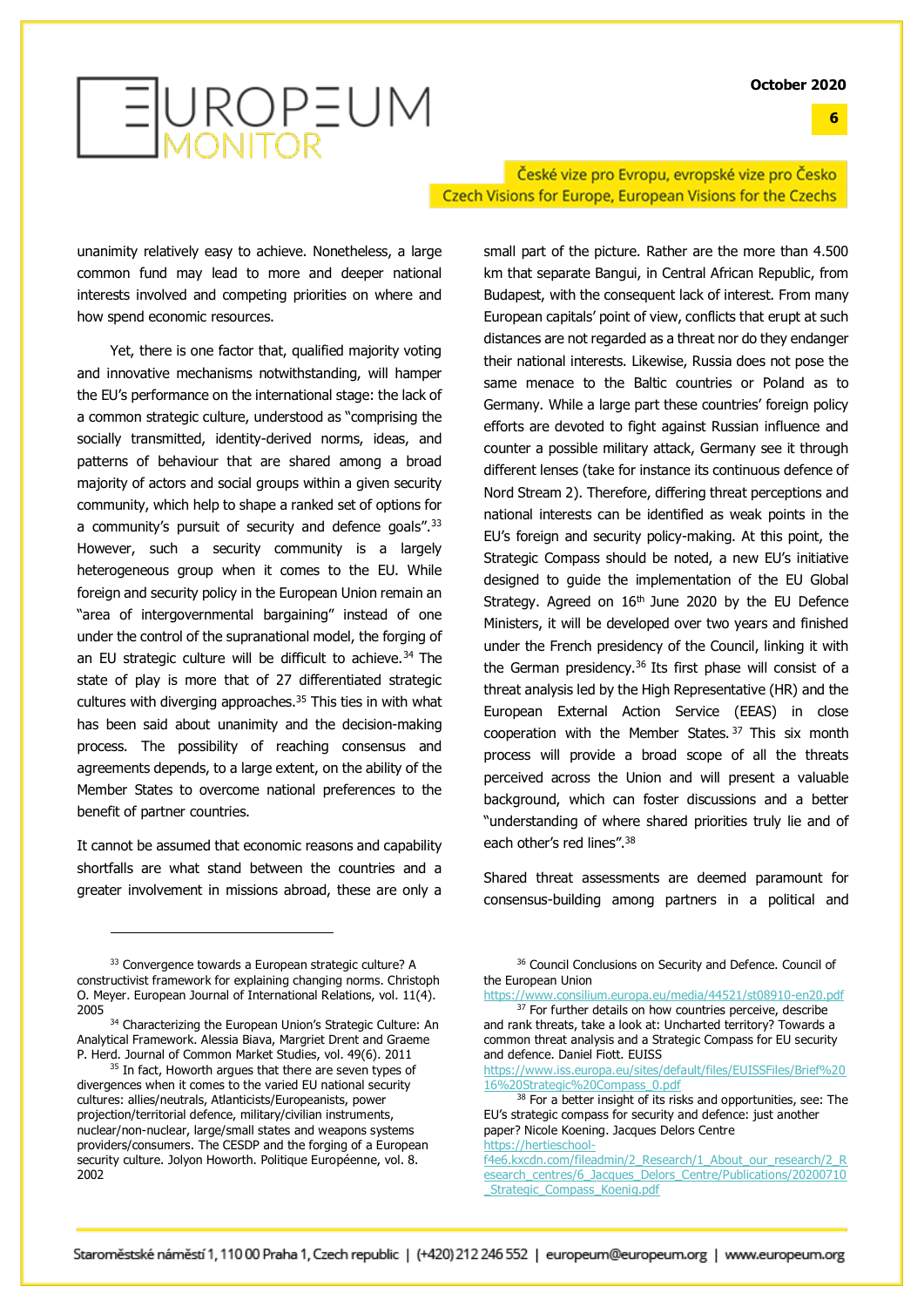**7**

# EUROPEUM

České vize pro Evropu, evropské vize pro Česko Czech Visions for Europe, European Visions for the Czechs

against the interests defined by the Union. On top of that,

security community; they shape preferences when designing policies and strategies. Furthermore, a statement issued by the HR linked it to the development of a common strategic culture: Josep Borrel stressed the need for this latter and referred to it as "a common way of looking at the world, of defining threats and challenges as the basis for addressing them together" and he added "the Strategic Compass should help us get there". <sup>39</sup> But shared perceptions of risks and threats do not necessarily translate into a common strategic culture. National governments may significantly differ in the means and strategies to tackle them. Furthermore, even if the Strategic Compass avoids a ranking or a prioritisation of threats, in a context of limited resources, European countries may also disagree on to which endeavours the available assets should be earmarked. That is to say, from a cynical point of view, the way common identified threats are addressed could reveal how far from a strategic culture the Union is.

The issue of multiple strategic cultures connects with a third key problem. The EU cannot behave as a traditional actor in foreign policy. The Union is not a federal state like Germany or the U.S., it relies on its Member States' willingness and ability to reach consensus to be able to carry out its foreign policy objectives. It is an innate feature. Moreover, any Member State can decide to pursue its goals by other means, that is to say, unilaterally or through other organizations (e.g. NATO) and groups. Although now reconciled, take for instance the opposing position taken by France and Italy in the Libyan conflict during some years.<sup>40</sup> In the same vein, a group involving an EU country could go

<sup>39</sup> Europe security and defence: the way forward. EEAS [https://eeas.europa.eu/headquarters/headquarters](https://eeas.europa.eu/headquarters/headquarters-homepage/81247/europe-security-and-defence-way-forward_en)[homepage/81247/europe-security-and-defence-way-forward\\_en](https://eeas.europa.eu/headquarters/headquarters-homepage/81247/europe-security-and-defence-way-forward_en)

[https://www.ecfr.eu/article/commentary\\_italys\\_chance\\_in\\_libya](https://www.ecfr.eu/article/commentary_italys_chance_in_libya) and France's double game in Libya. Paul Taylor. POLITICO [https://www.politico.eu/article/frances-double-game-in-libya-nato](https://www.politico.eu/article/frances-double-game-in-libya-nato-un-khalifa-haftar/)[un-khalifa-haftar/](https://www.politico.eu/article/frances-double-game-in-libya-nato-un-khalifa-haftar/) 

 $41$  In-depth analysis on this matter can be found in: Differentiated Cooperation in European Foreign Policy: The it is well-known the Atlanticist point of view of some of the Eastern countries among their fellow NATO partners. At the end of the day, it is the Atlantic Organization that they consider their foremost guarantee against a Russian aggression. Nevertheless, it would be pessimistic to think that policy actions undertaken outside the EU-level would undermine or be non-aligned with the European Union's foreign policy position. In fact, multilateral cooperation involving a subset of countries is a common characteristic of European foreign and defence policy. These coalitions differ greatly from each other (i.e. degree of institutionalization, permanent and ad hoc, or geographical or thematic raison d'être) and include groups such as: Benelux, Visegrad, the Salzburg Forum, NORDEFCO, the European Intervention Initiative (EI2) and a wide array of both *ad hoc* contact and lead groups. It is beyond this article's purpose to explain the ins and outs of multilateral cooperation initiatives $41$  but it is worthwhile noting that, according to Giovani Grevi et al, they can perform five main functions: i) "operate in areas where there is no clear EU foreign policy line or initiative", ii) "differentiated cooperation may take place alongside EU foreign policy and be complementary to it, or mutually reinforcing", iii) "initiatives that run in parallel to those taken under CFSP"

and that may "weaken the credibility of the EU", iv) "pave the way to EU positions and actions, playing a sort of bridging role" and v) "cooperation through variable geometry can occur when implementing common positions, as it happens when EU bodies delegate member states with some tasks".<sup>42</sup> Thus, this phenomenon could also serve the

Challenge of Coherence. Giovani Grevi, Pol Morillas, Eduard Soler I Lecha and Marco Zeiss. EU-IDEA

https://www.cidob.org/en/publications/publication\_series/project [papers/eu\\_idea/differentiated\\_cooperation\\_in\\_european\\_foreign\\_](https://www.cidob.org/en/publications/publication_series/project_papers/eu_idea/differentiated_cooperation_in_european_foreign_policy_the_challenge_of_coherence) policy the challenge of coherence

Differentiation in CFSP: Potential and Limits. Steven Blockmans. Istituto Affari Internazionali. 2017 [http://www.iai.it/sites/default/files/eu60\\_5.pdf](http://www.iai.it/sites/default/files/eu60_5.pdf)

Europeanization and regional cooperation initiatives: Austria's participation in the Salzburg Forum and in Central Defence Cooperation. Patrick Müller. Österreichische Zeitschrift für Politikwissenschaft, vol. 45(2). 2016

<sup>2</sup> Differentiated Cooperation in European Foreign Policy: The Challenge of Coherence. Giovani Grevi, Pol Morillas, Eduard Soler I Lecha and Marco Zeiss. EU-IDEA

<sup>&</sup>lt;sup>40</sup> Italy backed from the outset of the formation of the Government National Accord (GNA) as an interim government in Libya in 2015, On the other hand, France supported the Libyan National Army (LNA), the rival faction of the GNA in the Libyan war. For further information: Italy's chance in Libya. Arturo Varvelli and Tarek Megerisi. ECFR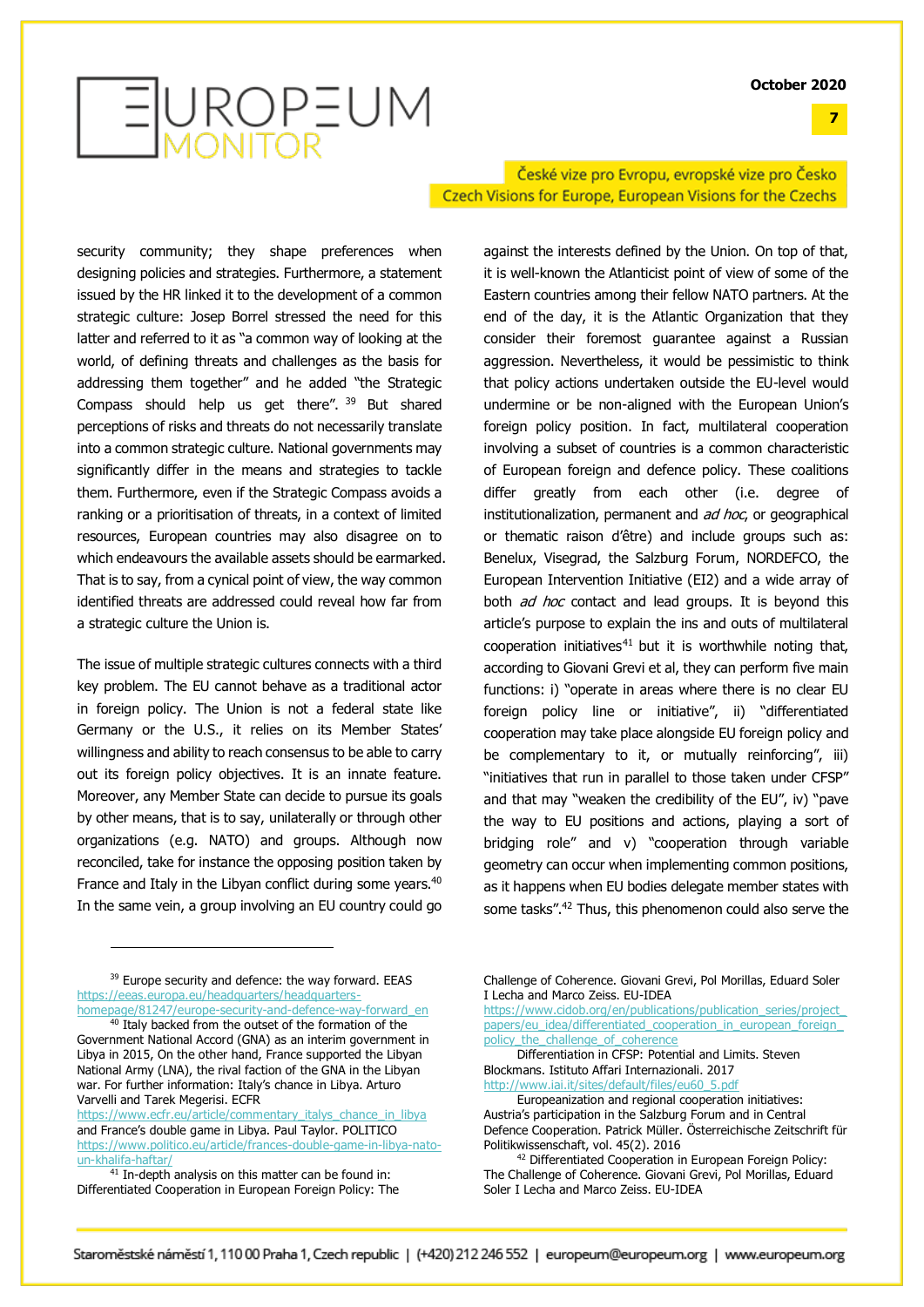**8**

## EUROPEUM

České vize pro Evropu, evropské vize pro Česko Czech Visions for Europe, European Visions for the Czechs

interests of the Union. For example the E3 group, formed by France, Germany and the U.K., proved to be a useful mechanism to further the European Union's interests during the Iran nuclear negotiations. In the same vein, the Balkan Contact Group brought the U.K., France, Germany and Italy to the negotiations table, along with great powers such as Russia and the U.S., and played a crucial role in the peace agreements in Bosnia and Herzegovina. In addition, defence clusters, such as NORDEFCO or the EI2, foster dialogue, promote consensus among like-minded countries and enhance military cooperation and interoperability by erasing bureaucratic barriers and carrying out joint military planning and exercises.

#### Final recommendations and conclusions

The European Union is a unique political entity with a hybrid government model that makes the organization half supranational, half intergovernmental. It is precisely the latter that applies to almost every domain in foreign, security and defence policy. When in order to adopt a decision or approve an initiative unanimity is required, the bargaining process can be a headache, especially in club of 27 members where differences are wide and national priorities often contradict others. Although not within this area's remit, this summer negotiations for the next Multiannual Financial Framework can give an idea of how cumbersome this process might be. Therefore, it should be explored:

Shift from unanimity to qualified majority voting. It could bring some benefits such as a less slow policy-making process, reduce third countries leverage to undermine the Union's foreign policy and encourage negotiations where differences are small. This could certainly help in sanctions policy, due to its binding nature, but it would have little impact in CSDP.

Tackling the other issues aforementioned is a more complex labour insofar as it would require addressing the pillars on which stands the institutional architecture of the Union in defence and foreign policy domains. It would be naïve to think that this situation would change in the short term, so recommendations must be found within the current framework. The European Union is an amalgam of national interests and strategic cultures. It cannot always act with a single voice. These features, alongside the possibility to accomplish other goals through different organizations, limit considerably the EU ability to operate. Therefore, in order to tackle this issue it should be acknowledged that the EU can be regarded as one platform, among others, through which to act in foreign policy. Bearing in mind that European multilateral groups present a valuable opportunity to further the EU's interests, the Union should:

- Work towards a close and fluid cooperation and consultation relationship with these groups in those issues where the Union proves unable to act. The relationships to be established could be build following that of between the Union and the Salzburg Forum, where representatives from the Commission and relevant institutions are "routinely invited for extensive discussions" and views exchanging. Besides, the country holding the rotary presidency keeps relevant EU authorities up to date on the main development in the group<sup>44</sup>
- In the defence field, the Union could facilitate to these groups, in the image of the Berlin Plus agreements,  $45$  the deployment of both military and civilian operations by ensuring access to

Defence Cooperation. Patrick Müller. Österreichische Zeitschrift für Politikwissenschaft, vol. 45(2). 2016

 $5$  Signed between NATO and the European Union, it allowed the EU access to NATO facilities and capabilities in order to conduct crisis management operations

<sup>•</sup> Nonetheless, it cannot go unnoticed that this could rise reservations among the smaller Member States, which would lose a crucial negotiation tool (their veto power) and because population size would translate into voting power. To allay their concerns, Leonard Schuette notes that bigger countries should employ compensation mechanisms. Should Germany, for instance, find itself isolated in the Council opposing other Member States, it could give its veto up.<sup>43</sup>

<sup>43</sup> Should the EU make foreign policy decision by majority voting? Leonard Schuette. Centre for European Reform <sup>4</sup> Europeanization and regional cooperation initiatives: Austria's participation in the Salzburg Forum and in Central